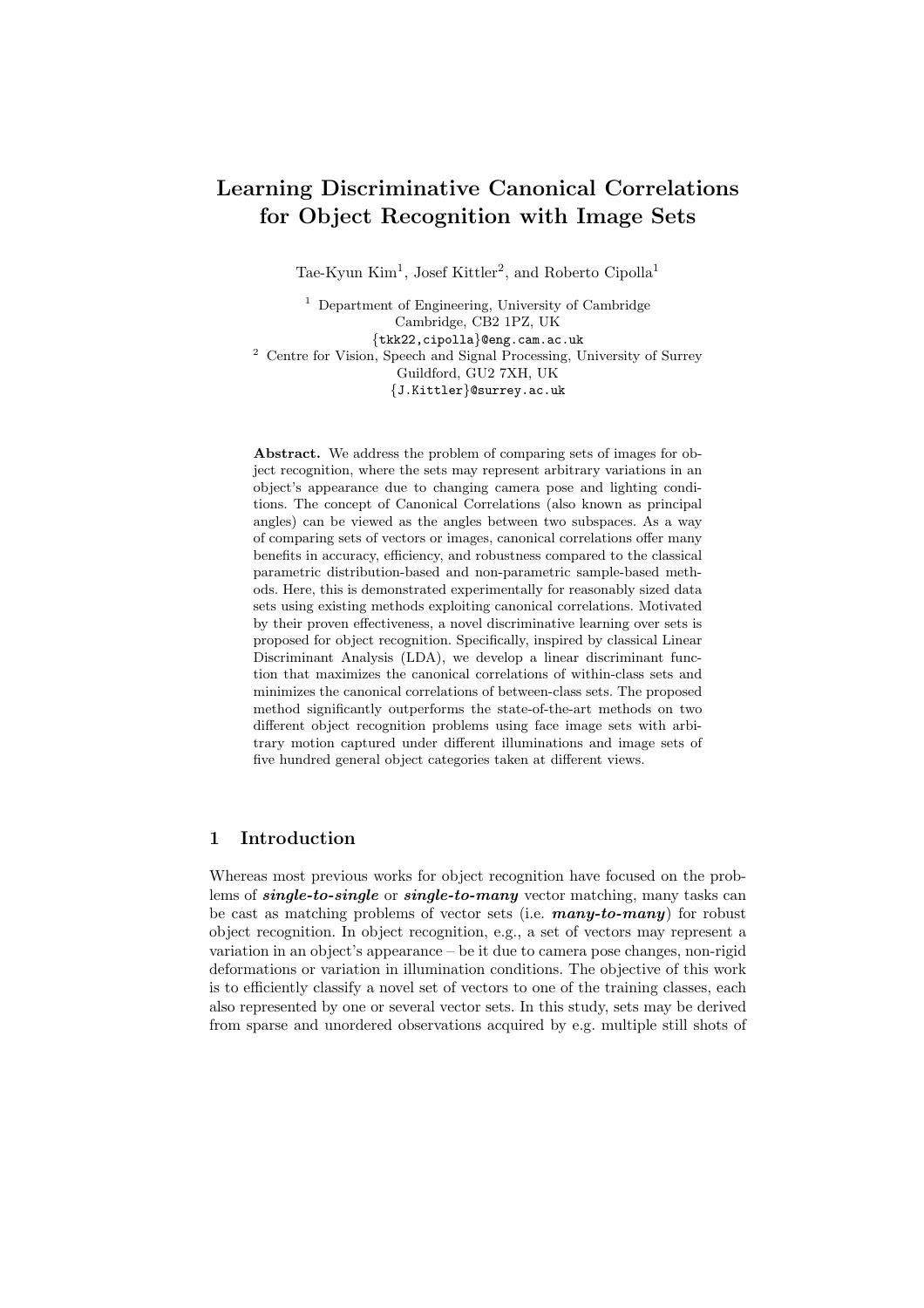

Fig. 1. Examples of image sets. (a) Two sets (top and bottom) contain images of an 3D object taken from different views but with a certain overlap in their views. (b) Face image sets collected from videos taken under different illumination settings. Face patterns of the two sets (top and bottom) vary in both lighting and pose.

a three dimensional object or a long term surveillance systems, where a subject would not face the camera all the time. Without temporal coherence, training sets can be conveniently augmented. See Figure 1 for examples of pattern sets of objects. The previous works exploiting temporal coherence between consecutive images [1, 2] are irrelevant to this study. Furthermore, this work does not explicitly exploit any data-semantics in images, but is purely based on automatic learning of given labelled image sets. Therefore, we expect that the proposed method can be applied to many other problems requiring a set comparison.

Relevant previous approaches for set matching can be broadly partitioned into model-based and sample-based methods. In the parametric model-based approaches [3, 4], each set is represented by a parametric distribution function, typically Gaussian. The closeness of the two distributions is then measured by the Kullback-Leibler Divergence (KLD) [3]. Due to the difficulty of parameter estimation under limited training data, these methods easily fail when the training and test sets do not have strong statistical correlations.

More suitable methods for comparing sets are based on the matching of pairwise samples of sets, e.g. Nearest Neighbour (NN) or Hausdorff distance matching [5]. The methods are based on the premise that similarity of a pair of sets is reflected by the similarity of the modes (or NNs) of the two respective sets. This is useful in many computer vision applications, where the data acquisition conditions and the semantics of sets may change dramatically over time. However, they do not take into account the effect of outliers as well as the natural variability of the sensory data due to the 3D nature of the observed objects. Note also that such methods are very computationally expensive as they require a comparison of every pairwise samples of any two sets.

Another model-based approaches are based on the concept of *canonical* correlations, which has attracted increasing attention for image set matching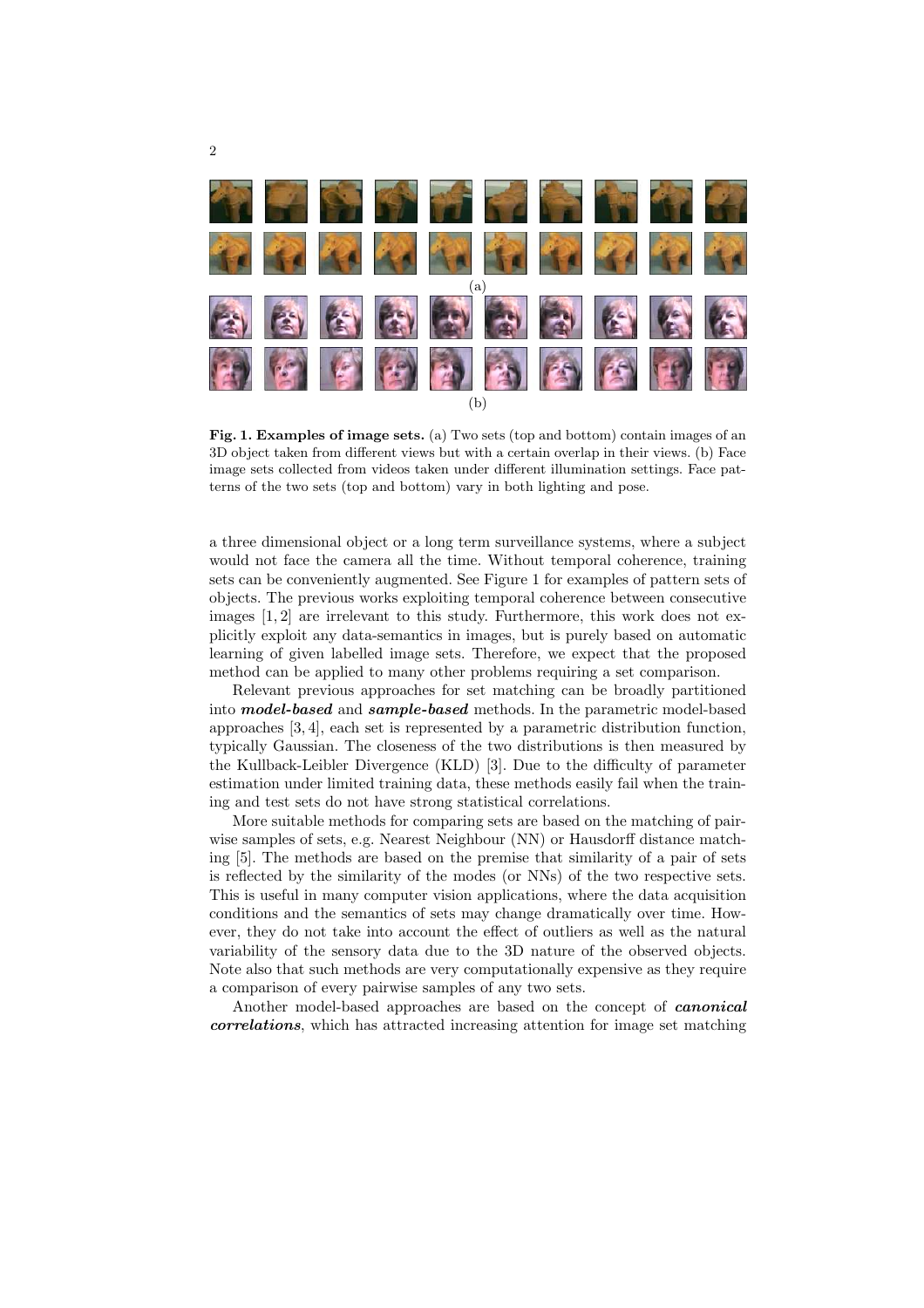in  $[8]-[11]$ , following the early works  $[12, 13]$ . Each set is represented by a linear subspace and the angles between two subspaces are exploited as a similarity measure of two sets. As a method of comparing sets, the benefits of canonical correlations, as compared with both, distribution based and sample based matching, have been noted in [4, 10]. A nonlinear extension of canonical correlation has been proposed in [9, 10]. The previous work called Constrained Mutual Subspace Method (CMSM) [11] is the most related with this paper. In CMSM, a constrained subspace is defined as the subspace in which the entire class population exhibits small variance. The authors showed that the sets of different classes in the constrained subspace had small canonical correlations. However, the principle of CMSM is rather heuristic, especially the process of selecting the dimensionality of the constrained subspace. If the dimensionality is too low, the subspace will be a null space. In the opposite case, the subspace simply passes all the energy of the original data and thus could not play a role as a discriminant function.

Given a similarity function of two sets, an important problem in set classification is how to learn discriminative information (or a discriminant function) from data associated with the given similarity function. To our knowledge, the topic of discriminative learning over sets has not been given a proper attention in literature. This paper presents a novel method for an optimal linear discriminant function of image sets based on canonical correlations. A linear discriminant function that maximizes the canonical correlations of within-class sets and minimizes the canonical correlations of between-class sets is devised, by analogy to the optimization concept of Linear Discriminant Analysis (LDA) [6]. The linear mapping is found by a novel iterative optimization algorithm. The discriminative capability of the proposed method is shown to be significantly better than the method [8] that simply aggregates canonical correlations and the k-NN methods in LDA subspace [5]. Compared with CMSM [11], the proposed method is more practical by easiness of feature selection as well as it is more theoretically appealing.

# 2 Discriminative Canonical Correlations (DCC)

# 2.1 Canonical Correlations

Canonical correlations, which are cosines of principal angles  $0 \le \theta_1 \le \ldots \le \theta_d \le$  $(\pi/2)$  between any two d-dimensional linear subspaces  $\mathcal{L}_1$  and  $\mathcal{L}_2$  are uniquely defined as:

$$
\cos \theta_i = \max_{\mathbf{u}_i \in \mathcal{L}_1} \max_{\mathbf{v}_i \in \mathcal{L}_2} \mathbf{u}_i^T \mathbf{v}_i \tag{1}
$$

subject to  $\mathbf{u}_i^T \mathbf{u}_i = \mathbf{v}_i^T \mathbf{v}_i = 1$ ,  $\mathbf{u}_i^T \mathbf{u}_j = \mathbf{v}_i^T \mathbf{v}_j = 0$ , for  $i \neq j$ . Of the various ways to solve this problem, the Singular Value Decomposition (SVD) solution [13] is more numerically stable. The SVD solution is as follows: Assume that  $P_1 \in \mathbb{R}^{n \times d}$ and  $P_2 \in \mathbb{R}^{n \times d}$  form unitary orthogonal basis matrices for two linear subspaces,  $\mathcal{L}_1$  and  $\mathcal{L}_2$ . Let the SVD of  $\mathbf{P}_1^T \mathbf{P}_2$  be

$$
\mathbf{P}_1^T \mathbf{P}_2 = \mathbf{Q}_{12} \mathbf{\Lambda} \mathbf{Q}_{21}^T \quad s.t. \quad \mathbf{\Lambda} = diag(\sigma_1, ..., \sigma_d)
$$
 (2)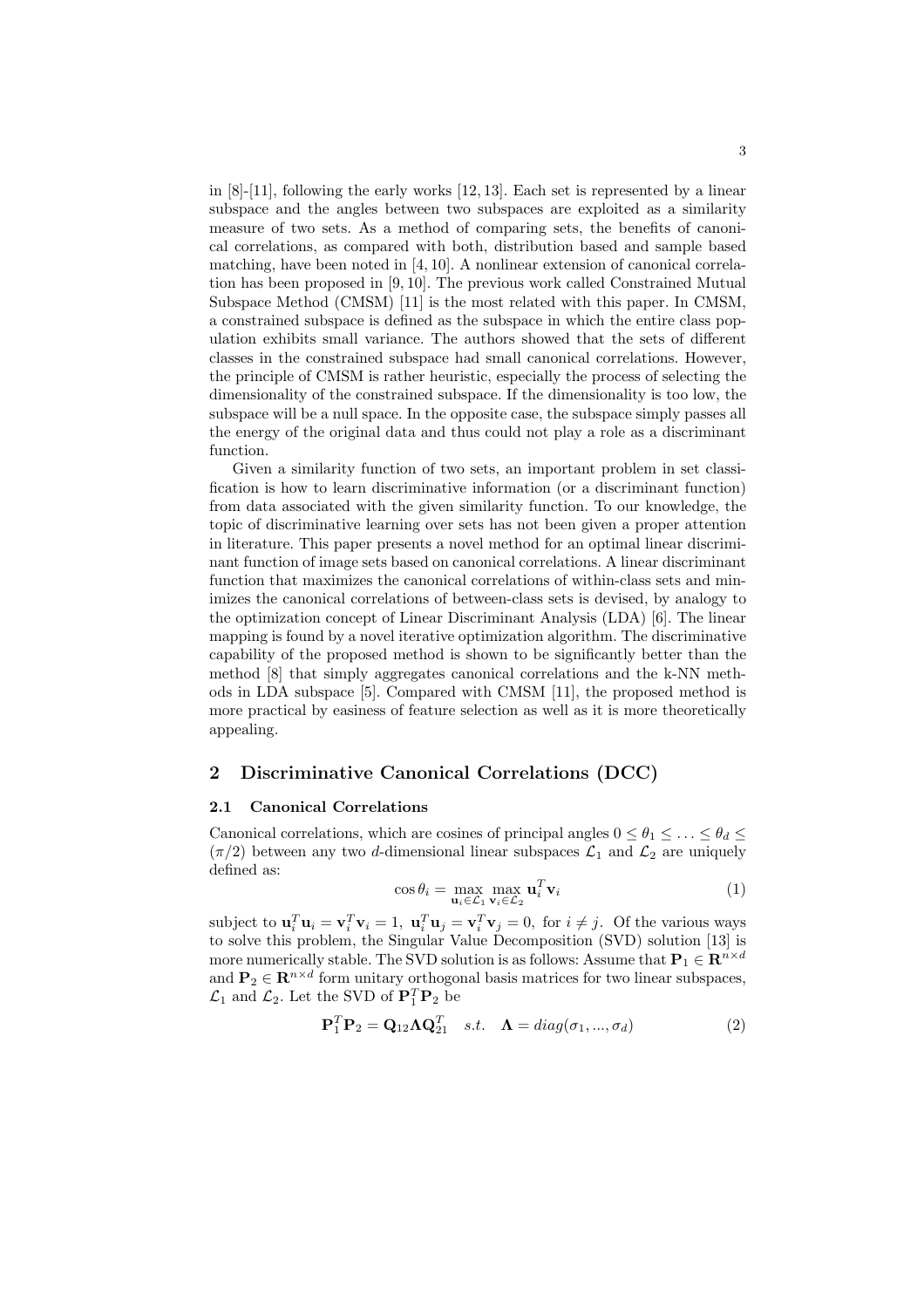

Fig. 2. Principal components vs. canonical vectors. (a) The first 5 principal components computed from the four image sets shown in Figure 1. The principal components of the different image sets (see each column) show significantly different variations even for the same objects. (b) The first 5 canonical vectors of the four image sets. Every pair of canonical vectors (each column) well captures the common modes (views and illuminations) of the two sets, i.e. the pairwise canonical vectors are almost similar. The canonical vectors of different dimensions represent different pattern variations e.g. in pose or lighting.

where  $\mathbf{Q}_{12}, \mathbf{Q}_{21}$  are orthogonal matrices, i.e.  $\mathbf{Q}_{ij}^T \mathbf{Q}_{ij} = \mathbf{Q}_{ij} \mathbf{Q}_{ij}^T = \mathbf{I}_d$ . Canonical correlations are  $\{\sigma_1, ..., \sigma_d\}$  and the associated canonical vectors are  $\mathbf{U} =$  $\mathbf{P}_1\mathbf{Q}_{12} = [\mathbf{u}_1, ..., \mathbf{u}_d], \mathbf{V} = \mathbf{P}_2\mathbf{Q}_{21} = [\mathbf{v}_1, ..., \mathbf{v}_d].$  The canonical correlations tell us how close are the closest vectors of two subspaces. Different canonical correlations tell about the proximity of vectors in other dimensions (perpendicular to the previous ones) of the two subspaces. See Figure 2 for the canonical vectors computed from the sample image sets given in Figure 1. Whereas the principal components vary for different imaging conditions of the sets, the canonical vectors well capture the common modes of the two different sets.

Compared with the parametric distribution-based matching, this concept is much more flexible as it effectively places a uniform prior over the subspace of possible pattern variations. Compared with the NN matching of samples, this approach is much more stable as patterns are confined to certain subspaces. The low computational complexity of matching by canonical correlations is also much favorable.

# 3 Learning a Discriminant Function of Canonical Correlations

### 3.1 Problem Formulation

4

Assume m sets of vectors are given as  $\{X_1, ..., X_m\}$ , where  $X_i$  describes a data matrix of the i th set containing observation vectors (or images) in its columns. Each set belongs to one of object classes denoted by  $C_i$ . A d-dimensional linear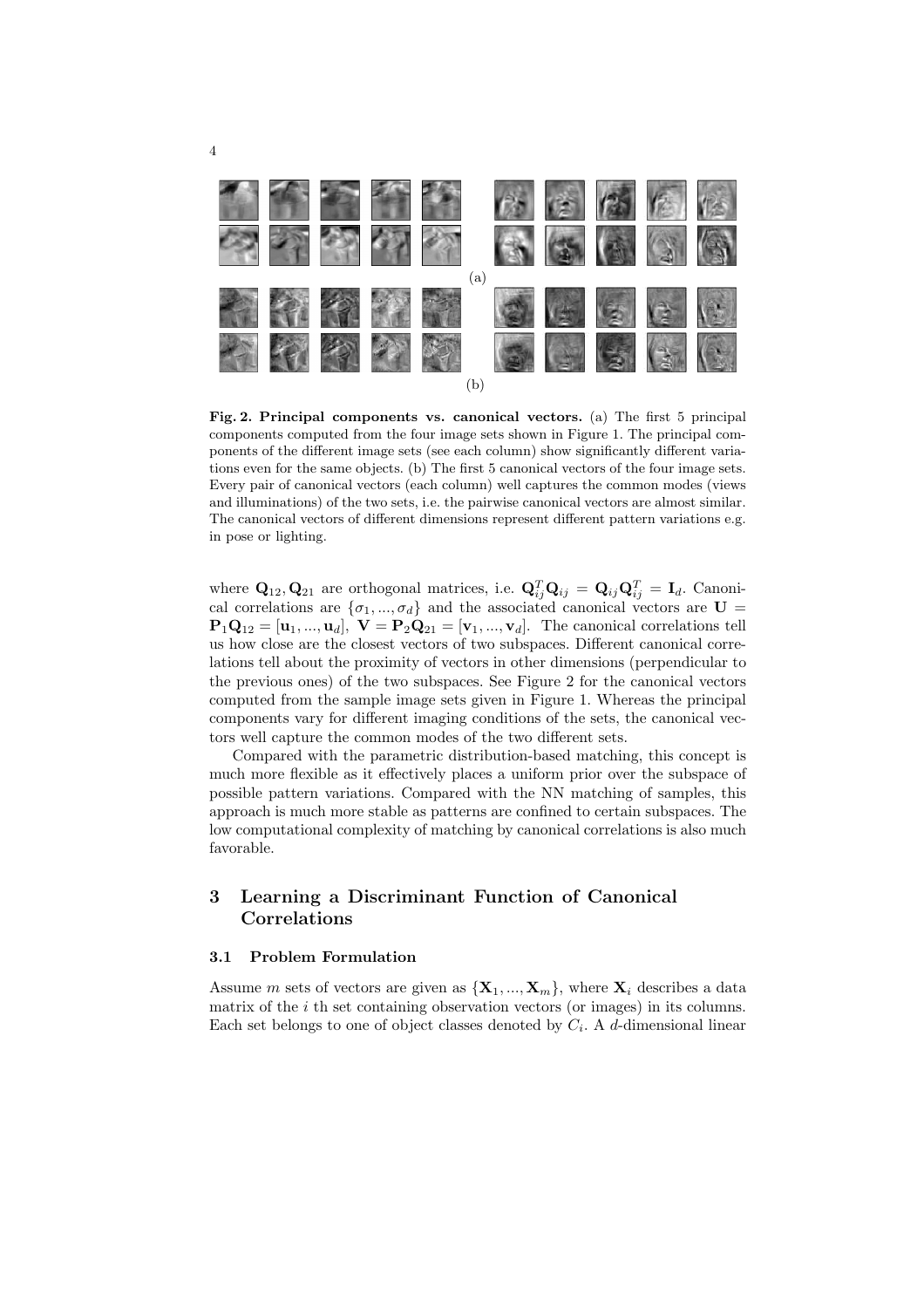subspace of the *i* th set is represented by an orthonormal basis matrix  $P_i \in \mathbb{R}^{n \times d}$ s.t.  $X_i X_i^T \simeq P_i \Lambda_i P_i^T$ , where  $\Lambda_i$ ,  $P_i$  are the eigenvalue and eigenvector matrices of the  $d$  largest eigenvalues respectively and  $n$  denotes the vector dimension. We define a transformation matrix **T** s.t. **T** :  $\mathbf{X}_i \to \mathbf{Y}_i = \mathbf{T}^T \mathbf{X}_i$ . The matrix **T** is to transform images so that the transformed image sets are more class-wise discriminative using canonical correlations.

Representation. Orthonormal basis matrices of the subspaces for the transformed data are obtained from the previous matrix factorization of  $\mathbf{X}_i \mathbf{X}_i^T$ :

$$
\mathbf{Y}_i \mathbf{Y}_i^T = (\mathbf{T}^T \mathbf{X}_i)(\mathbf{T}^T \mathbf{X}_i)^T \simeq (\mathbf{T}^T \mathbf{P}_i) \mathbf{\Lambda}_i (\mathbf{T}^T \mathbf{P}_i)^T
$$
(3)

Except when **T** is an orthogonal matrix,  $T^T P_i$  is not generally an orthonormal basis matrix. Note that canonical correlations are only defined for orthonormal basis matrices of subspaces. Any orthonormal components of  $\mathbf{T}^T \mathbf{P}_i$  now defined by  $T^T P'$  can represent an orthonormal basis matrix of the transformed data. See Section 3.2 for details.

Set Similarity. The similarity of any two transformed data sets are defined as the sum of canonical correlations by

$$
F_{ij} = \max_{\mathbf{Q}_{ij}, \mathbf{Q}_{ji}} \text{tr}(M_{ij}),\tag{4}
$$

$$
M_{ij} = \mathbf{Q}_{ij}^T \mathbf{P'}_i^T \mathbf{T} \mathbf{T}^T \mathbf{P'}_j \mathbf{Q}_{ji} \quad \text{or} \quad \mathbf{T}^T \mathbf{P'}_j \mathbf{Q}_{ji} \mathbf{Q}_{ij}^T \mathbf{P'}_i^T \mathbf{T}, \tag{5}
$$

as  $tr(AB) = tr(BA)$  for any matrix A, B.  $\mathbf{Q}_{ij}$ ,  $\mathbf{Q}_{ji}$  are the rotation matrices defined in the solution of canonical correlations (2).

Discriminant Function. The discriminative function  $T$  is found to maximize the similarities of any pairs of sets of within-classes while minimizing the similarities of pairwise sets of between-classes. Matrix  $T$  is defined by

$$
\mathbf{T} = \arg \max_{\mathbf{T}} \frac{\sum_{i=1}^{m} \sum_{k \in W_i} F_{ik}}{\sum_{i=1}^{m} \sum_{l \in B_i} F_{il}}
$$
(6)

where  $W_i = \{j \mid \mathbf{X}_j \in C_i\}$  and  $B_i = \{j \mid \mathbf{X}_j \notin C_i\}$ . That is, the two sets  $W_i, B_i$ denote the within-class and between-class sets of a given set class  $i$  respectively, which are similarly defined with [7].

#### 3.2 Iterative Optimization

The optimization problem of **T** involves the variables of  $\mathbf{Q}, \mathbf{P}'$  as well as **T**. As the other variables are not explicitly represented by  $T$ , a closed form solution for T is hard to find. We propose an iterative optimization algorithm. Specifically, we compute an optimal solution for one of the three variables at a time by fixing the other two and repeating this for a certain number of iterations.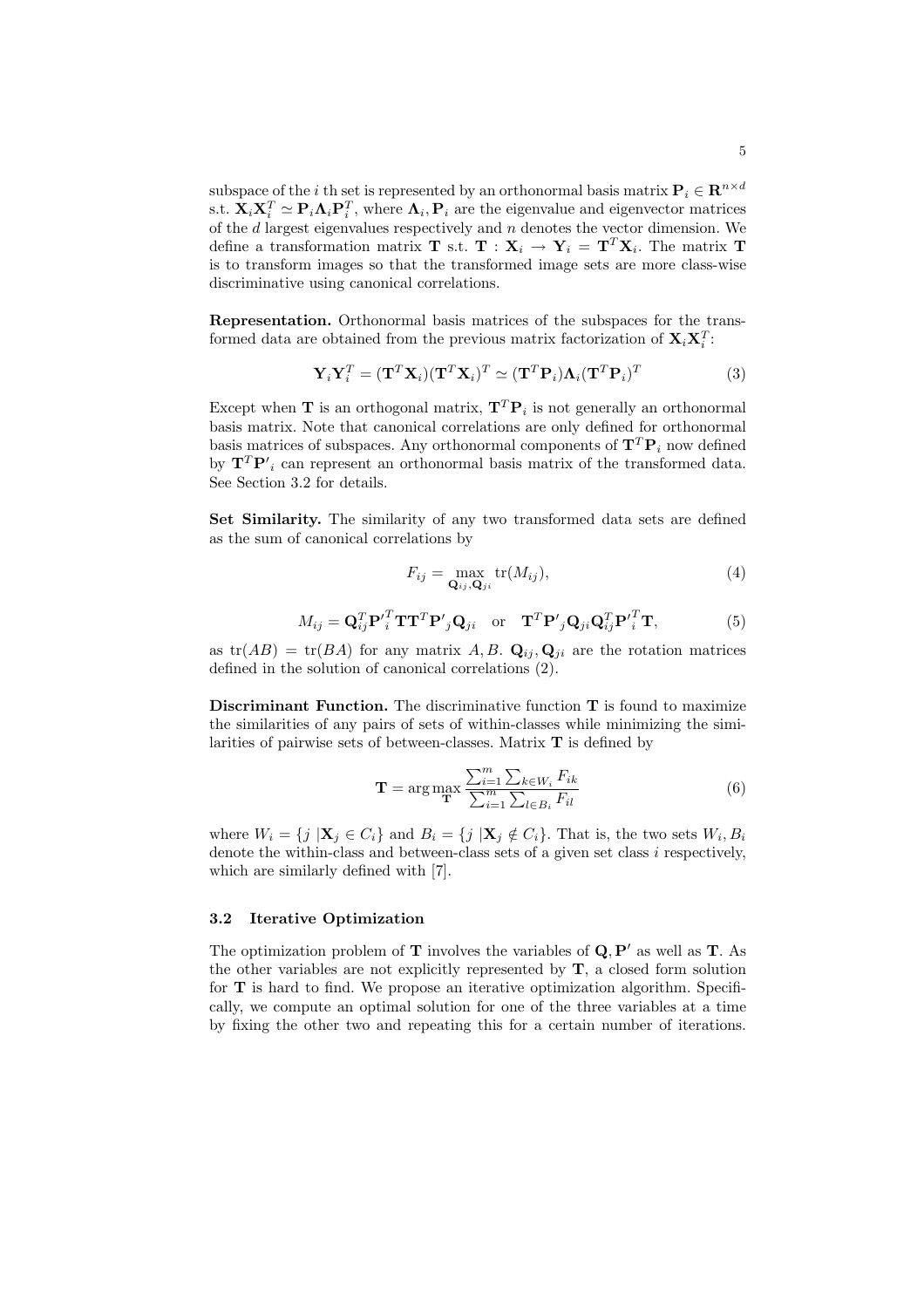Algorithm 1. Discriminative Canonical Correlations (DCC)

**Input:** All  $P_i \in \mathbb{R}^{n \times d}$  Output:  $T \in \mathbb{R}^{n \times n}$  $\overline{1.\mathbf{T}-\mathbf{I}_n}$ 2.Do iterate the followings: 3. For all *i*, do QR-decomposition:  $\mathbf{T}^T \mathbf{P}_i = \mathbf{\Phi}_i \mathbf{\Delta}_i \rightarrow \mathbf{P}'_i = \mathbf{P}_i \mathbf{\Delta}_i^{-1}$ 3. For an *i*, do Qit-decomposition:  $\mathbf{T} \cdot \mathbf{T}_i = \mathbf{v}_i \Delta_i \rightarrow \mathbf{T}_i = \mathbf{v}_i \Delta_i$ <br>
4. For every pair *i*, *j*, do SVD:  $\mathbf{P}'_i^T \mathbf{T} \mathbf{T}^T \mathbf{P}'_j = \mathbf{Q}_{ij} \mathbf{\Lambda} \mathbf{Q}_{ji}^T$ <br>
5. Compute  $\mathbf{S}'_b = \sum_{i=1}^m \sum_{l \in B_i} (\mathbf$  $i=1$  $\tilde{P}$  $\mathbf{P}_{l} \in \! B_i \! \left( \mathbf{P}^{\prime}{}_l \mathbf{Q}_{li} - \mathbf{P}^{\prime}{}_i \mathbf{Q}_{il} \right) \! \left( \mathbf{P}^{\prime}{}_l \dot{\mathbf{Q}}_{li} - \mathbf{P}^{\prime}{}_i \mathbf{Q}_{il} \right)^T \! ,$  $S'_w = \sum_{i=1}^m$  $\rightleftharpoons$  $\mathbf{R}_{k \in W_i}(\mathbf{P}^\prime \mathbf{{}_k} \mathbf{Q}_{ki} - \mathbf{P}^\prime \mathbf{{}_i} \mathbf{Q}_{ik})(\mathbf{P}^\prime \mathbf{{}_k} \mathbf{Q}_{ki} - \mathbf{P}^\prime \mathbf{{}_i} \mathbf{Q}_{ik})^T.$ 6. Compute eigenvectors  $\{\mathbf{t}_i\}_{i=1}^n$  of  $(\mathbf{S}'_{\mathbf{w}})^{-1}\mathbf{S}'_{\mathbf{b}}, \quad \mathbf{T} \leftarrow [\mathbf{t}_1, ..., \mathbf{t}_n]$ 7.End

Thus, the proposed iterative optimization is comprised of the three main steps: normalization of  $P$ , optimization of matrices  $Q$ , and  $T$ . Each step is explained below:

**Normalization.** The matrix  $P_i$  is normalized to  $P'_i$  for a fixed **T** so that the columns of  $T^T P'$  are orthonormal. QR-decomposition of  $T^T P_i$  is performed s.t.  $T^T P_i = \Phi_i \Delta_i$ , where  $\Phi_i \in \mathbb{R}^{n \times d}$  is the orthonormal matrix with the first d columns and  $\Delta_i \in \mathbb{R}^{d \times d}$  is the invertible upper-triangular matrix with the first d rows. From (3),  $\mathbf{Y}_i = \mathbf{T}^T \mathbf{P}_i \sqrt{\mathbf{\Lambda}}_i = \mathbf{\Phi}_i \mathbf{\Delta}_i \sqrt{\mathbf{\Lambda}}_i$ . As  $\mathbf{\Delta}_i \sqrt{\mathbf{\Lambda}}_i$  is still an upper-triangular matrix,  $\Phi_i$  can represent an orthonormal basis matrix of the transformed data  $\mathbf{Y}_i$ . As  $\mathbf{\Delta}_i$  is invertible,

$$
\Phi_i = \mathbf{T}^T (\mathbf{P}_i \mathbf{\Delta}_i^{-1}) \quad \rightarrow \quad \mathbf{P'}_i = \mathbf{P}_i \mathbf{\Delta}_i^{-1}.
$$
 (7)

Computation of rotation matrices Q. Rotation matrices  $Q_{ij}$  for every i, j are obtained for a fixed **T** and  $\mathbf{P}'_i$ . The correlation matrix  $M_{ij}$  in the left of (5) can be conveniently used for the optimization of  $\mathbf{Q}_{ij}$ , as it has  $\mathbf{Q}_{ij}$  outside of the matrix product. Let the SVD of  ${\bf P'}_i^T {\bf T} {\bf T}' {\bf P'}_j$  be

$$
\mathbf{P'}_i^T \mathbf{T} \mathbf{T}^T \mathbf{P'}_j = \mathbf{Q}_{ij} \mathbf{\Lambda} \mathbf{Q}_{ji}^T
$$
 (8)

where  $\Lambda$  is a singular matrix and  $\mathbf{Q}_{ij}, \mathbf{Q}_{ji}$  are orthogonal rotation matrices.

Computation of T. The optimal discriminant transformation T is computed for given  $\mathbf{P}'_i$  and  $\mathbf{Q}_{ij}$  by using the definition of  $M_{ij}$  in the right of (5) and (6). With **T** being on the outside of the matrix product, it is convenient to solve for. The discriminative function is found by

$$
\mathbf{T} = \max_{arg \mathbf{T}} \text{tr}(\mathbf{T}^{\mathbf{T}} \mathbf{S}_{\mathbf{w}} \mathbf{T}) / \text{tr}(\mathbf{T}^{\mathbf{T}} \mathbf{S}_{\mathbf{b}} \mathbf{T}) \tag{9}
$$

$$
\mathbf{S_w} = \sum_{i=1}^{m} \sum_{k \in W_i} \mathbf{P}'_k \mathbf{Q}_{ki} \mathbf{Q}_{ik}^T \mathbf{P}'_i^T, \quad \mathbf{S_b} = \sum_{i=1}^{m} \sum_{l \in B_i} \mathbf{P}'_l \mathbf{Q}_{li} \mathbf{Q}_{il}^T \mathbf{P}'_i^T \tag{10}
$$

where  $W_i = \{j | \mathbf{X}_j \in C_i\}$  and  $B_i = \{j | \mathbf{X}_j \notin C_i\}$ . For a more stable solution,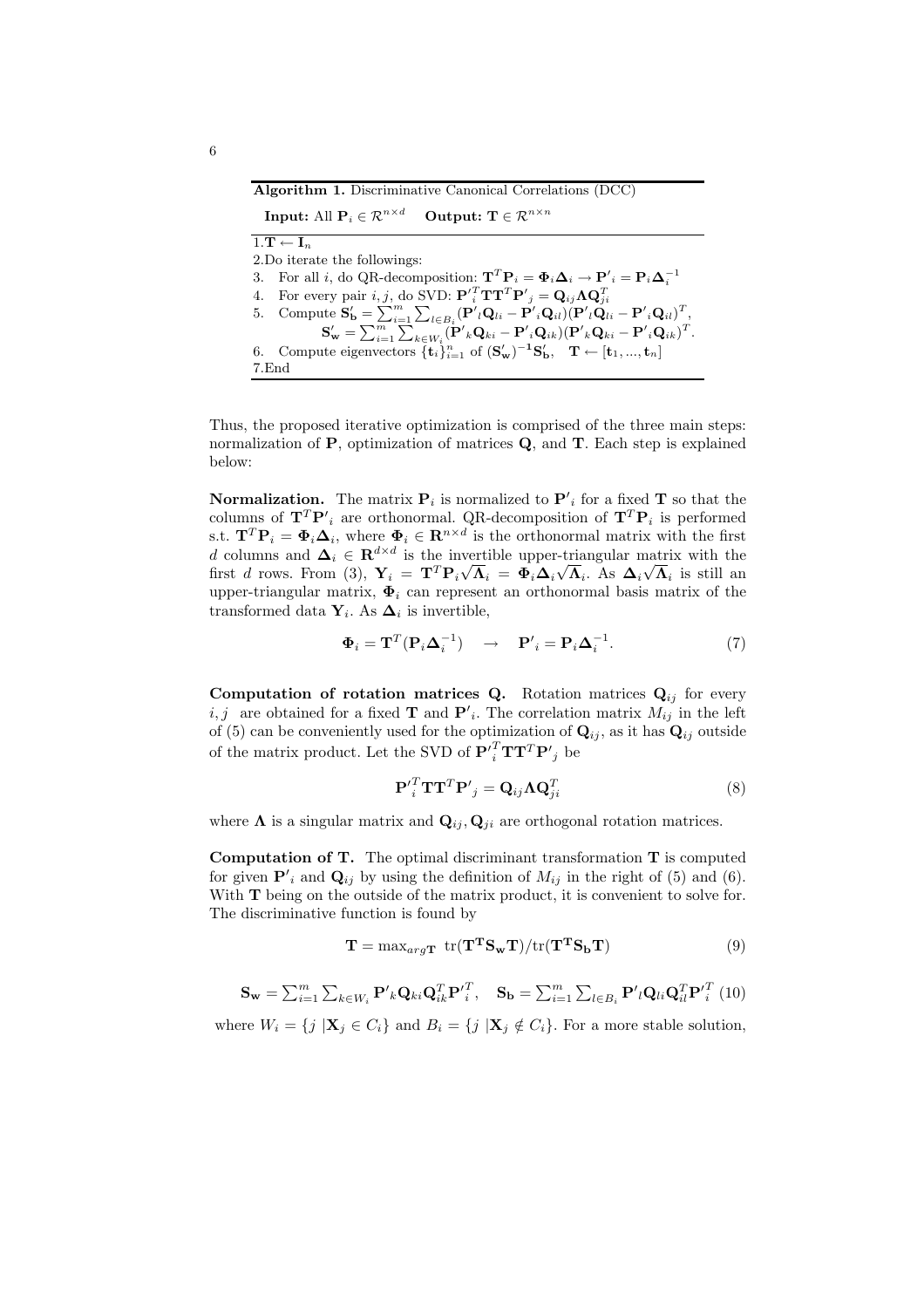

Fig. 3. Example of learning. (a) The cost function for the number of iterations. Confusion matrices of the training set (b) before the learning  $(T = I)$  and (c) after the learning. The discriminability of canonical correlations was significantly improved by the proposed learning.

an alternative optimization is finally proposed by

$$
\mathbf{T} = \max_{arg \mathbf{T}} \text{tr}(\mathbf{T}^T \mathbf{S}'_{\mathbf{b}} \mathbf{T}) / \text{tr}(\mathbf{T}^T \mathbf{S}'_{\mathbf{w}} \mathbf{T}) \tag{11}
$$

$$
\mathbf{S}_{\mathbf{b}}' = \sum_{i=1}^{m} \sum_{l \in B_i} (\mathbf{P}'_l \mathbf{Q}_{li} - \mathbf{P}'_i \mathbf{Q}_{il}) (\mathbf{P}'_l \mathbf{Q}_{li} - \mathbf{P}'_i \mathbf{Q}_{il})^T, \qquad (12)
$$

$$
\mathbf{S}_{\mathbf{w}}' = \sum_{i=1}^{m} \sum_{k \in W_i} (\mathbf{P}'_k \mathbf{Q}_{ki} - \mathbf{P}'_i \mathbf{Q}_{ik}) (\mathbf{P}'_k \mathbf{Q}_{ki} - \mathbf{P}'_i \mathbf{Q}_{ik})^T.
$$
 (13)

Note that no loss of generality is incurred by this modification of the objective function as

$$
A^T B = \mathbf{I} - 1/2 \cdot (A - B)^T (A - B),
$$

where  $A = \mathbf{T}^T \mathbf{P}'_i \mathbf{Q}_{ij}, B = \mathbf{T}^T \mathbf{P}'_j \mathbf{Q}_{ji}.$  The solution  $\{\mathbf{t}_i\}_{i=1}^n$  is obtained by solving the following generalized eigenvalue problem:  $S'_{b}t = \lambda S'_{w}t$ . When  $S'_{w}$  is non singular, the optimal **T** is computed by eigen-decomposition on  $(S'_w)^{-1}S'_b$ . Note also that the proposed learning can avoid a singular case of  $S'_{w}$  by preapplying PCA to data similarly with the Fisherface method [6] and speed up by using a small number of nearest neighboring sets for  $B_i$ ,  $W_i$  in (6) like [7].

With the identity matrix  $I \in \mathbb{R}^{n \times n}$  as the initial value of **T**, the algorithm is iterated until it converges to a stable point. A Pseudo-code for the learning is given in Algorithm 1. See Figure 3 for an example of learning. It converges fast and stably and dramatically improves the discriminability of the simple aggregation method of canonical correlations (i.e.  $T = I$ ). After T is found to maximize the canonical correlations of within-class sets and minimize those of between-class sets, a comparisons of any two sets is achieved using the similarity value defined in (4).

# 4 Experimental Results and Discussion

### 4.1 Experimental Setting for Face Recognition

Database and Protocol. We have acquired a database called the *Cambridge*-Toshiba Face Video Database with 100 individuals of varying age and eth-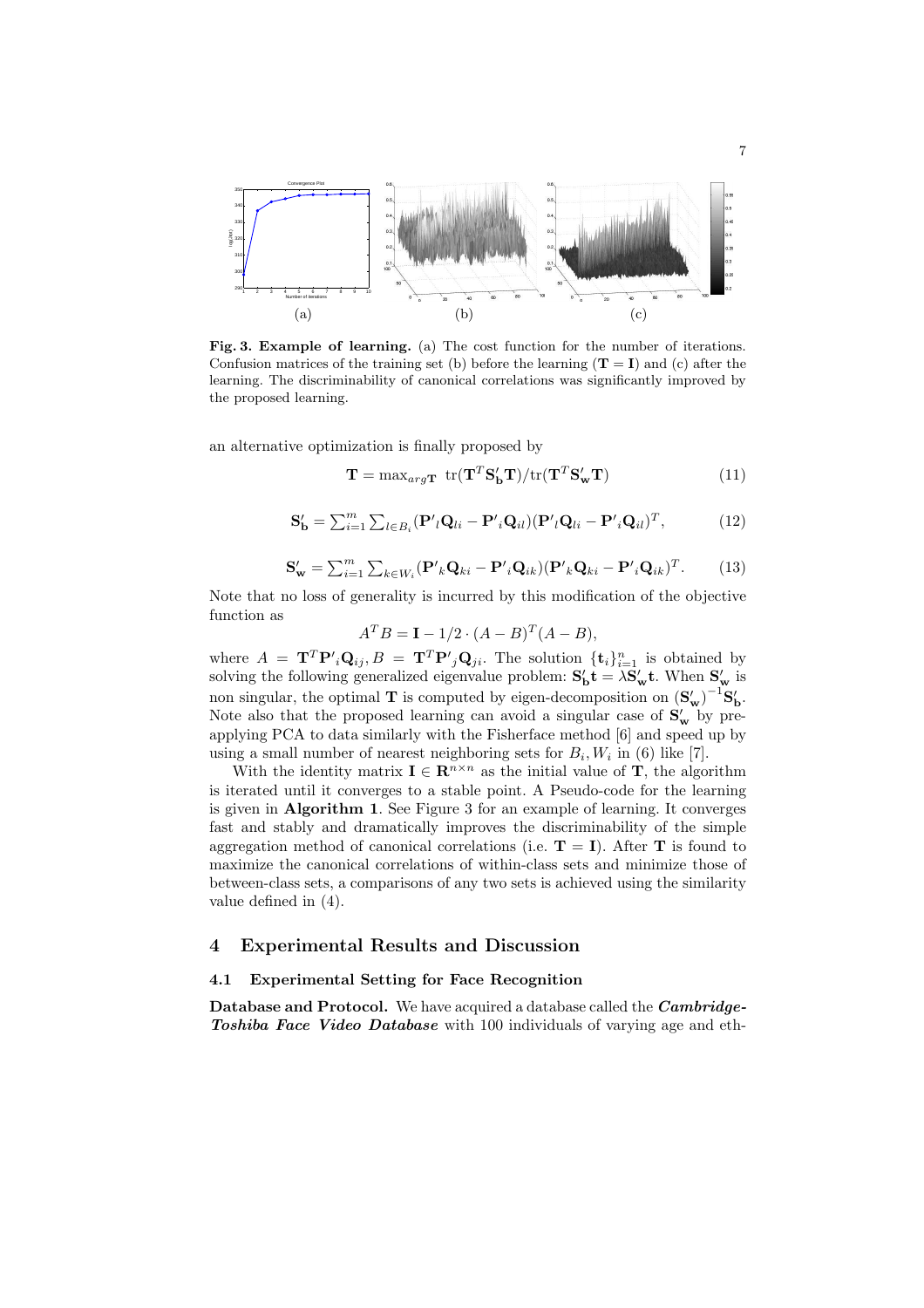

Fig. 4. Face data sets. (a) Frames of a typical face video sequence. (b) Face prototypes of 7 different lighting sequences.

nicity, and equally represented genders. For each person, 7 video sequences of the person in arbitrary motion were collected. Each sequence was recorded in a different illumination setting for 10s at 10fps and  $320\times240$  pixel resolution (see Figure 4). Following automatic localization using a cascaded face detector [14] and cropping to the uniform scale of  $20\times20$  pixels, images of faces were histogram equalized. Training of all the algorithms was performed with data acquired in a single illumination setting and testing with a single other setting. We used 18 randomly selected training/test combinations for reporting identification rates.

Comparative Methods. We compared the performance of our learning algorithm (DCC) to that of:

- K-L Divergence algorithm (KLD) [3],
- k-Nearest Neighbours (k-NN) and Hausdorff distance <sup>3</sup> in (i) PCA, and (ii) LDA [6] subspaces estimated from training data [5],
- Mutual Subspace Method (MSM) [8], which is equivalent to the simple aggregation of canonical correlations,
- Constrained MSM (CMSM) [11] used in a state-of-the-art commercial system FacePass [16].

Dimensionality Selection. In KLD, 96% of data energy was explained by the principal subspace of training data used. In NN-PCA, the optimal number of principal components was 150 without the first three. In NN-LDA, PCA with 150 dimensions (removal of the first 3 principal components did not improve the LDA performance) was applied first to avoid singularity problems and the best dimension of LDA subspace was 150 again. In both MSM and CMSM, the PCA dimension of each image set was fixed to 10, which represents more than 98% of data energy of the set. All 10 canonical correlations were exploited. In CMSM, the best dimension of the constrained subspace was found to be 360 in terms of the test identification rates as shown in Figure 5. The CMSM exhibits a peaking and does not have a principled way of choosing dimensionality of the constrained subspace in practice. By contrast, the proposed method provided constant identification rates regardless of dimensionality of  $T$  beyond a certain point, as shown in Figure 5. Thus we could fix the dimensionality at 400 for all

<sup>&</sup>lt;sup>3</sup>  $d(X_1, X_2) = \min_{x_1 \in X_1} \max_{x_2 \in X_2} d(x_1, x_2)$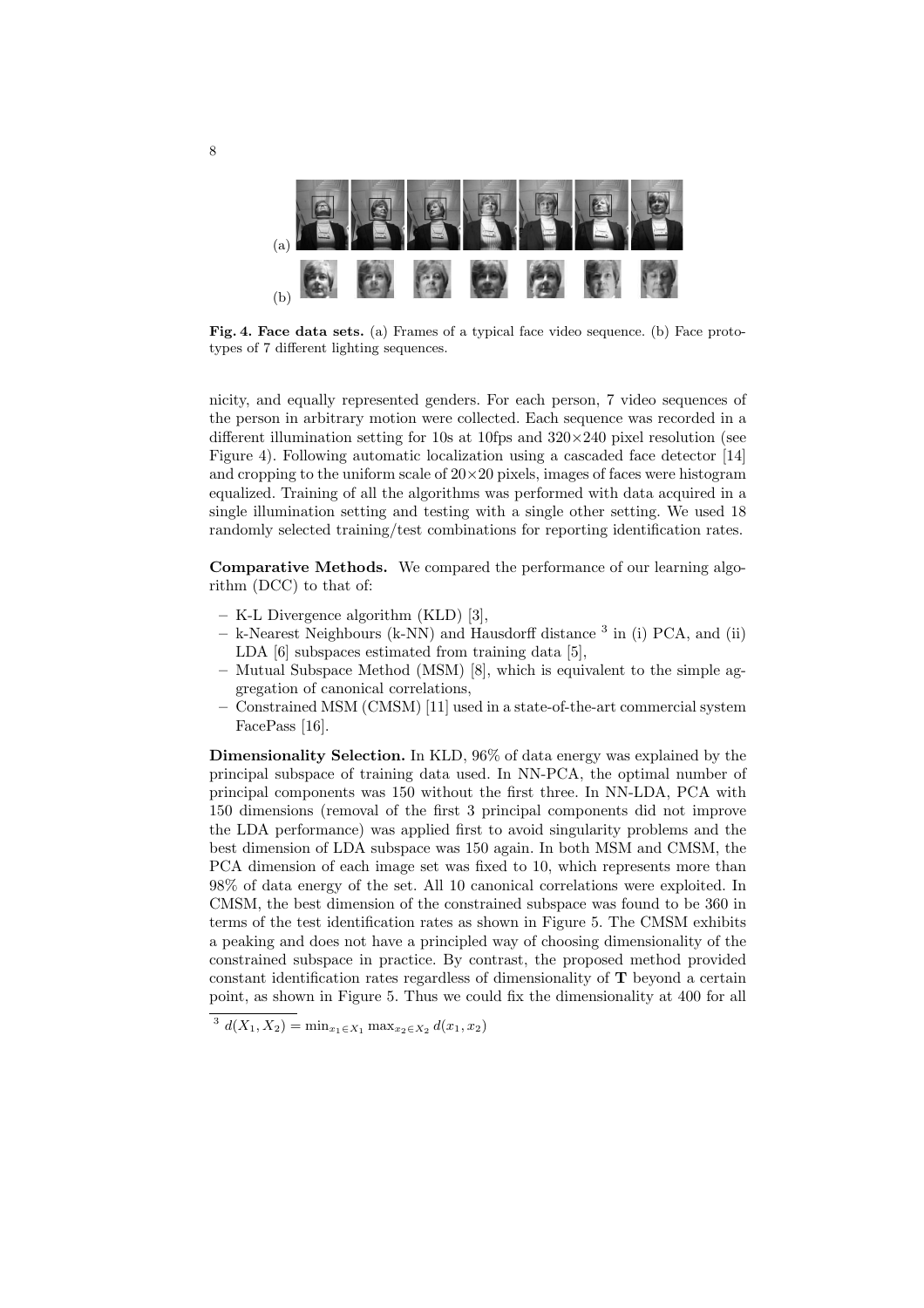

Fig. 5. Dimensionality selection for the proposed method and CMSM. The proposed method is more favorable than CMSM in dimensionality selection. CMSM shows a high peaking. The accuracy of CMSM at 400 is just equivalent to that of simple aggregation of canonical correlations.

experiments. This behaviour is highly beneficial from the practical point of view. The PCA dimension of image sets was also fixed to 10 for the proposed method.

Construction of Within-class Sets for the proposed method. In the face image set experiment, the images drawn from a single video sequence of arbitrary head movement were randomly divided into the two within-class sets. The test recognition rates changed by less than 1-2 % for the different trials of random partitioning. In the experiment of general object recognition in Section 4.3, the two sets defined according to different viewing scopes comprised the within class sets.

#### 4.2 Accuracy Comparison for Face Experiments

The 18 experiments were arranged in the order of increasing K-L Divergence between the training and test data. Lower K-L Divergence indicates more similar conditions. The identification rates of the evaluated algorithms is shown in Figure 6.

First, different methods of measuring set similarity were compared in Figure 6 (a). Most of the methods generally had lower recognition rates for experiments having larger KL-Divergence. The KLD method achieved by far the worst recognition rate. Seeing that the illumination conditions varied across data and that the face motion was largely unconstrained, the distribution of within-class face patterns was very broad, making this result unsurprising. As representatives of non-parametric sample-based matching, the 1-NN, 10-NN, and Hausdorffdistance methods defined in the PCA subspace were evaluated. It was observed that the Hausdorff-distance measure provided consistent but far poorer results than the NN methods. 10-NN yielded the best accuracy of the three, which is worse than MSM by 8.6% on average. Its performance greatly varied across the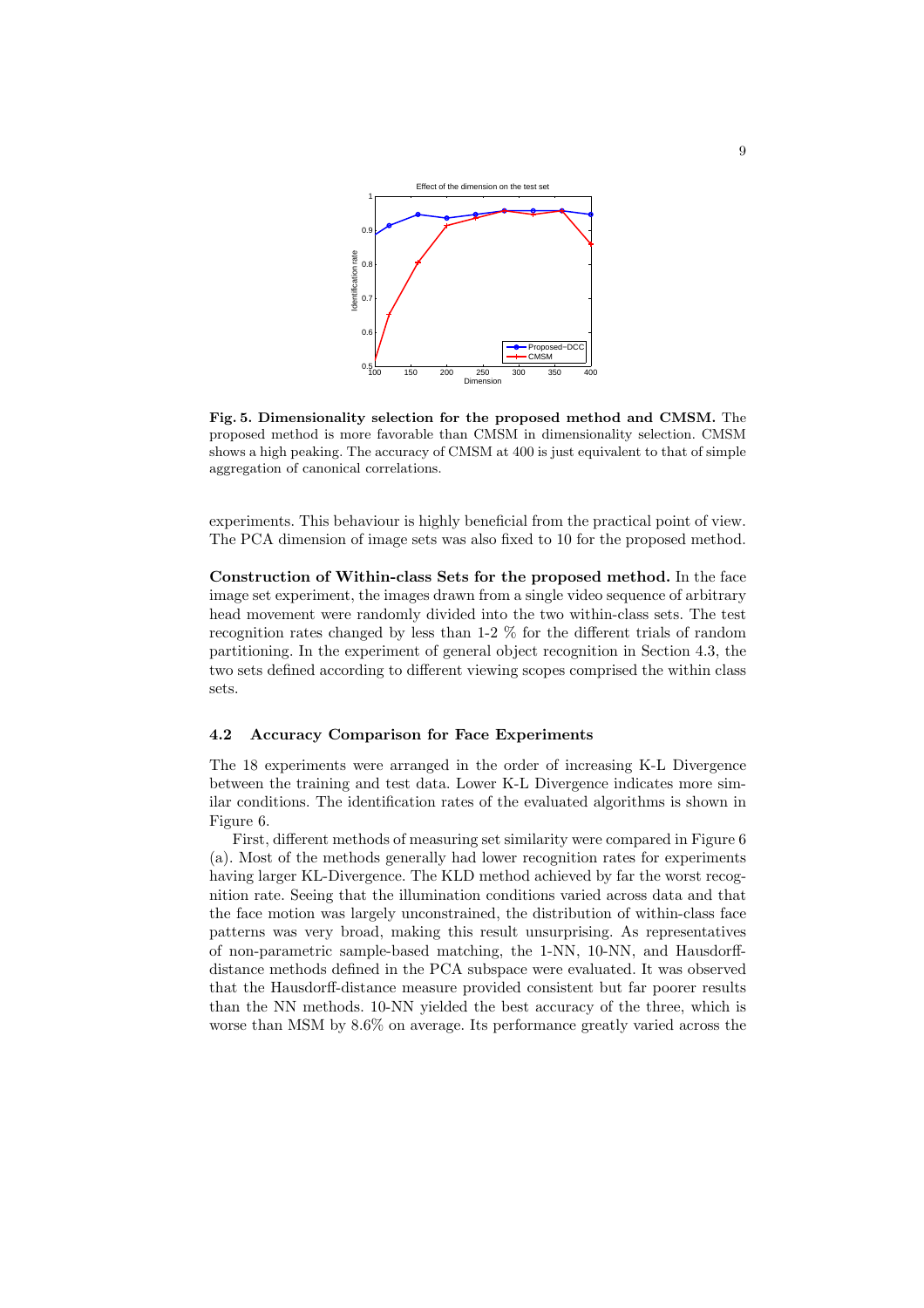

Fig. 6. Identification rates for the 18 experiments. (a) Methods of set matching. (b) Methods of set matching combined with discriminative transformations. (The variation between the training and test data of the experiments increases along the horizontal axis. Note that (a) and (b) have different scales for vertical axis.)

experiments while MSM showed robust performance under the different experimental conditions.

Second, methods combined with any discriminant function were compared in Figure 6 (b). Note that Figure 6 (a) and (b) have different scales. By taking MSM as a gauging proxy, 1-NN, 10-NN, and Hausdorff distance in the LDA subspace and CMSM were compared with the proposed algorithm. Here again, 10-NN was the best of the three LDA methods. For better visualization of comparative results, the performance of 1-NN and Hausdorff in LDA was removed from the figure. 10-NN-LDA yielded a big improvement over 10-NN-PCA but the accuracy of the method again greatly varied across the experiments. Note that 10-NN-LDA outperformed MSM for similar conditions between the training and test sets, but it became noticeably inferior as the conditions changed. The recognition rate of NN-LDA was considerably inferior to our method for the more difficult experiments (experiments 11 to 18 in Figure 6 (b)). NN-LDA yielded just 75% recognition rate for exp.18 where two very different illumination settings (see last two of Figure 4 (b)) were used for the training and test data. The accuracy of our method remained high at 97%. Note that the experiments 11 to 18 in Figure 6 are more realistic than the first half because they have greater variation in lighting conditions between training and testing. The proposed method also constantly provided a significant improvement over MSM. Just one exception for the proposed method due to overfitting were noted. Except this single case, the proposed method improved MSM by 5-10 % reaching almost more than 97% recognition rate.

Although the proposed method achieved a comparable accuracy with CMSM in the face recognition experiment, the latter had to be optimised aposteriori by dimensionality selection. By contrast, DCC does not need any feature selection. The underlying concept of CMSM is to orthogonalize different class subspaces [17], i.e. to make  $\mathbf{P}_i^T \mathbf{P}_j = \mathbf{O}$  if  $C_i \neq C_j$ , where  $\mathbf{O}$  is a zero matrix. Then, canonical correlations (2) of the orthogonal subspaces become zeros as  $\text{tr}(\mathbf{Q}_{ij}^T \mathbf{P}_i^T \mathbf{P}_j \mathbf{Q}_{ji}) = 0.$  However, subspaces can not always be orthogonal to all the other subspaces. Then, a direct optimization of canonical correlations in the proposed method would be preferred.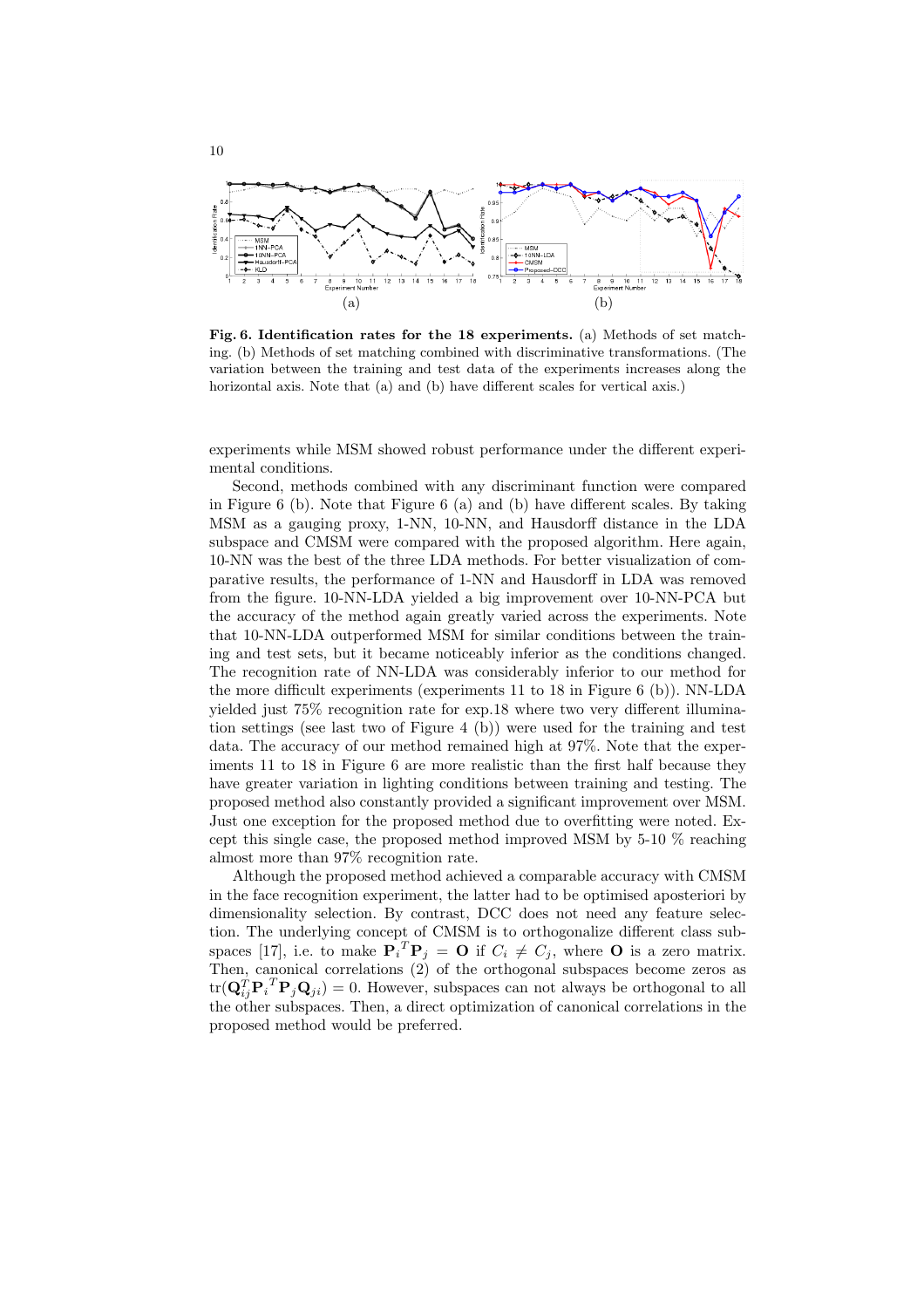

Fig. 7. ALOI experiment. (a) The training set consists of 18 images taken at every 10 degree. (b) Two test sets are shown. Each test set contains 9 images at 10 degree intervals, different from the training set. (c) Cumulative identification plots of several methods.

#### 4.3 Experiment on Large Scale General Object Classes

The ALOI database [15] with 500 general object categories of different viewing angles provides another experimental data set for the comparison. Object images were segmented from the simple background and scaled to  $20 \times 20$  pixel size. The training and five test sets were set up with different viewing angles of the objects as shown in Figure 7 (a) and (b). All images in the test sets had at least 5 degree pose difference from every sample of the training set. The methods of MSM, NN-LDA and CMSM were compared with the proposed method in terms of identification rate. The PCA dimensionality of each set was fixed to 5 and thus 5 canonical correlations were exploited for MSM, CMSM and the proposed method. Similarly, 5 nearest neighbours were used in LDA. See Figure 7 (c) for the cumulative identification rates. Unlike the face experiment, NN-LDA yielded better accuracy than MSM. This might be due to the nearest neighbours of the training and test set differed only slightly by the five degree pose difference (The two sets had no changes in lighting and they had accurate localization of the objects.). Here again, the proposed method were substantially superior to both MSM and NN-LDA. The proposed method outperformed even the best behaviour of CMSM in this scenario.

# 4.4 Computational Complexity

The matching complexity of the methods using canonical correlations,  $O(d^3)$ , is far lower than that of the sample-based matching methods such as k-NN,  $O(c^2n)$ , where  $d$  is the subspace dimension of each set,  $c$  is the number of samples of each set and n is the dimensionality of feature space, since  $d \ll c, n$ .

# 5 Conclusions

A novel discriminative learning framework has been proposed for object recognition using canonical correlations of image sets. The proposed method has been